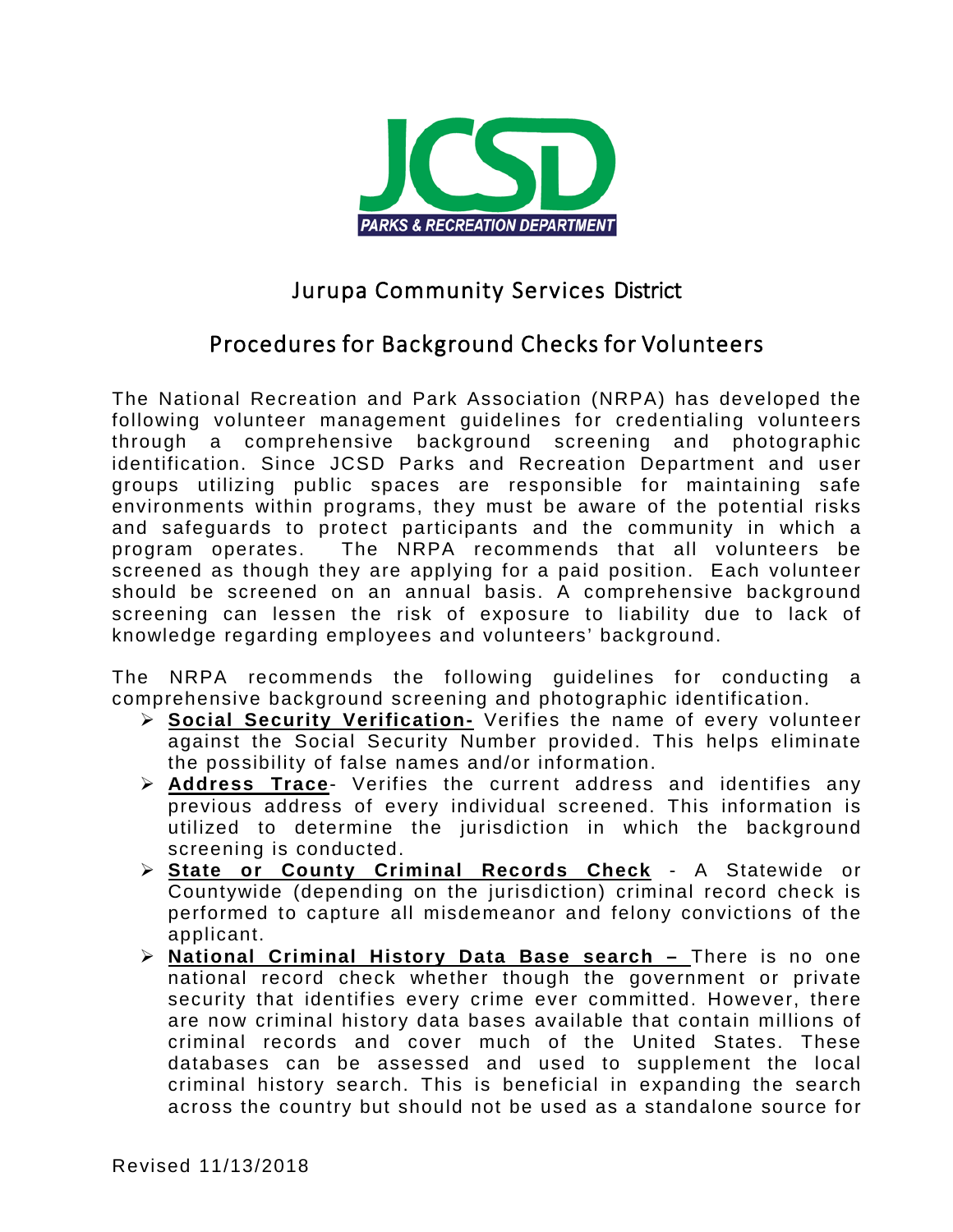background screening.

 **Sex Offender Registry:** Search of the appropriate state sex offender registries based on the address history to supplement criminal records history.

Per California Penal Code Section 11105.b The Attorney General shall furnish state summary criminal history information to any of the following, if needed in the course of their duties, provided that when information is furnished to assist an agency, officer, or official of state or local government, a public utility, or any other entity, in fulfilling employment, certification, or licensing duties, Chapter 1321 of the Statutes of 1974 and Section 432.7 of the Labor Code shall apply. California Penal Code Section 11105.b.11 allows any city or county, city and county, district, or any officer or official thereof if access is needed in order to assist that agency, officer, or official in fulfilling employment, certification, or licensing duties, and if the access is specifically authorized by the city council, board of supervisors, or governing board of the city, county, or district if the criminal history information is required to implement a statute, ordinance, or regulation that expressly refers to specific criminal conduct applicable to the subject person of the state summary criminal history information, and contains requirements or exclusions, or both, expressly based upon that specified criminal conduct. The city or county, city and county, district, or the officer or official thereof authorized by this paragraph may also transmit fingerprint images and related information to the Department of Justice to be transmitted to the Federal Bureau of Investigation.

#### **Who will be screened:**

All JCSD and Youth League volunteers who have direct supervision of all vulnerable individuals which includes the youth, elderly, and disabled individuals, etc.

#### **Confidentiality:**

JCSD respects the privacy of volunteers. Information received during the volunteer's screening process will not be disclosed outside of the organization and will be shared within the organization only on a "need to know" basis. JCSD might, in special circumstances, have a duty to disclose to third parties, certain types of information when the law requires.

Each volunteer will present identification when obtaining background screening results either at the Eastvale Community Center or Neighborhood Center at Harada Heritage Park. JCSD staff will not provide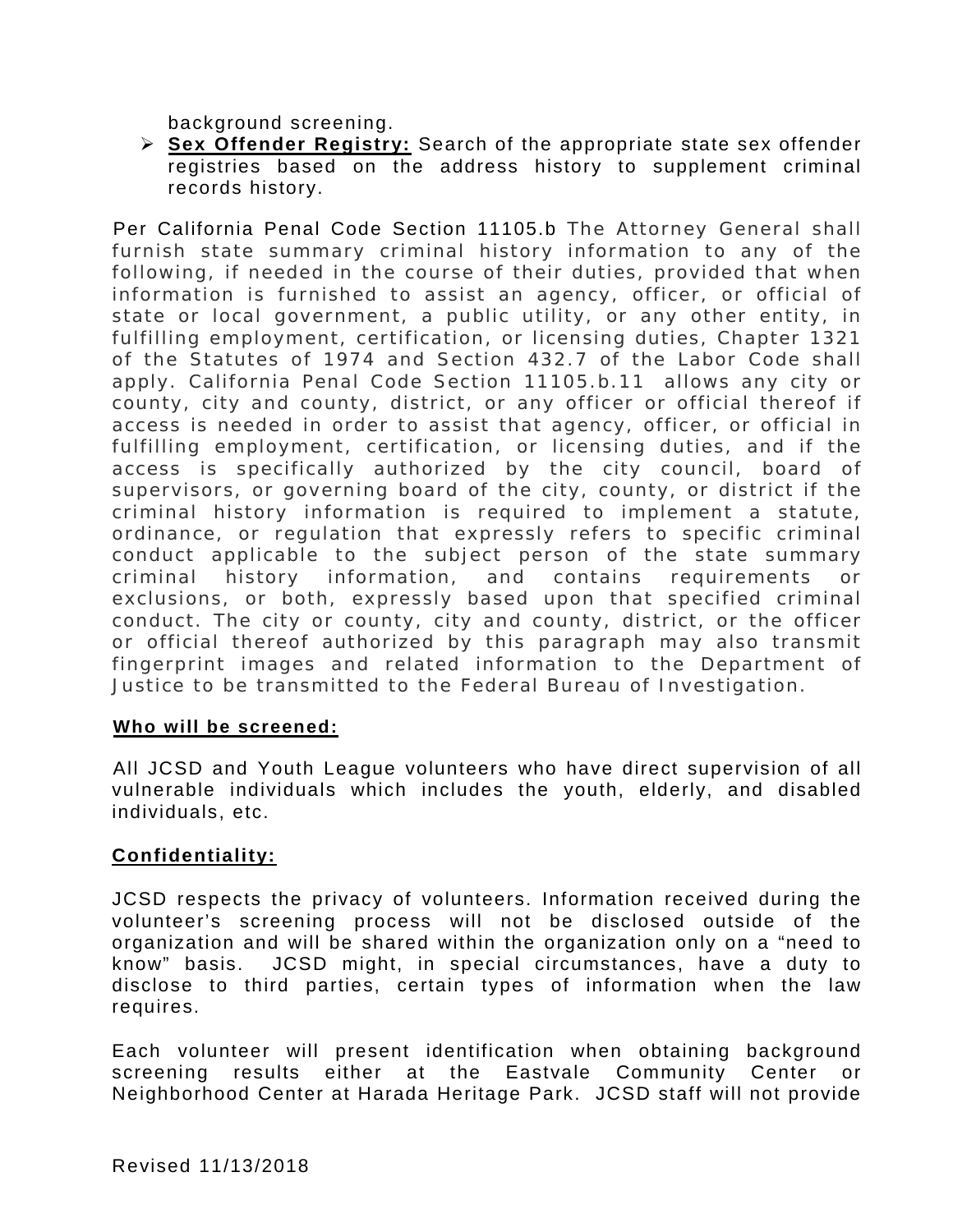information regarding applicants who are not present.

### **Criteria for Exclusion:**

Applicants for volunteer position will be subjected to a background screening by an independent, outside agency designated by JCSD. A person shall be disqualified and prohibited from serving as a volunteer for JCSD or a youth sports league if the person has been found guilty of any of the following crimes. Guilty means that a person was found guilty following a trial, entered into a guilty plea, entered a no contest plea accompanied by a court finding of guilty, regardless of whether there was an adjudication of guilt or a withholding of guilt. This does not apply if criminal charges resulted in an acquittal, Nolle Prosse, or dismissal.

#### **SEX OFFENSES**

 **All Sex Offenses:** Regardless of the amount of time since offense.

> Examples include: *child molestation, rape, sexual assault, sexual battery, sodomy, prostitution, solicitation, indecent exposure, etc.*

#### **FELONIES**

- **All Violent Felonies -** Regardless of the amount of time since offense. Examples include: *murder, manslaughter, aggravated assault, kidnapping, robbery, aggravated burglary, etc.*
- **All Felony offenses** other than violence or sex within the past 10 years.

**Examples include**: *drug offenses, theft, embezzlement, fraud, child endangerment, etc.*

#### **MISDEMEANORS**

- **All misdemeanor violence** offenses within the past 7 years. Examples Include: simple assault, battery, domestic violence, hit & run, etc.
- **All misdemeanor drug and alcohol offenses** within the past five years or multiple offenses in the past ten years Examples include: driving under the influence, simple drug possession, drunk and disorderly, public intoxication, possession of drug paraphernalia, etc.
- **Any other misdemeanor** within the past five years that would be considered a potential danger to children or is directly related to the functions of that volunteer.

**Examples Include:** *contributing to the delinquency of a minor,*